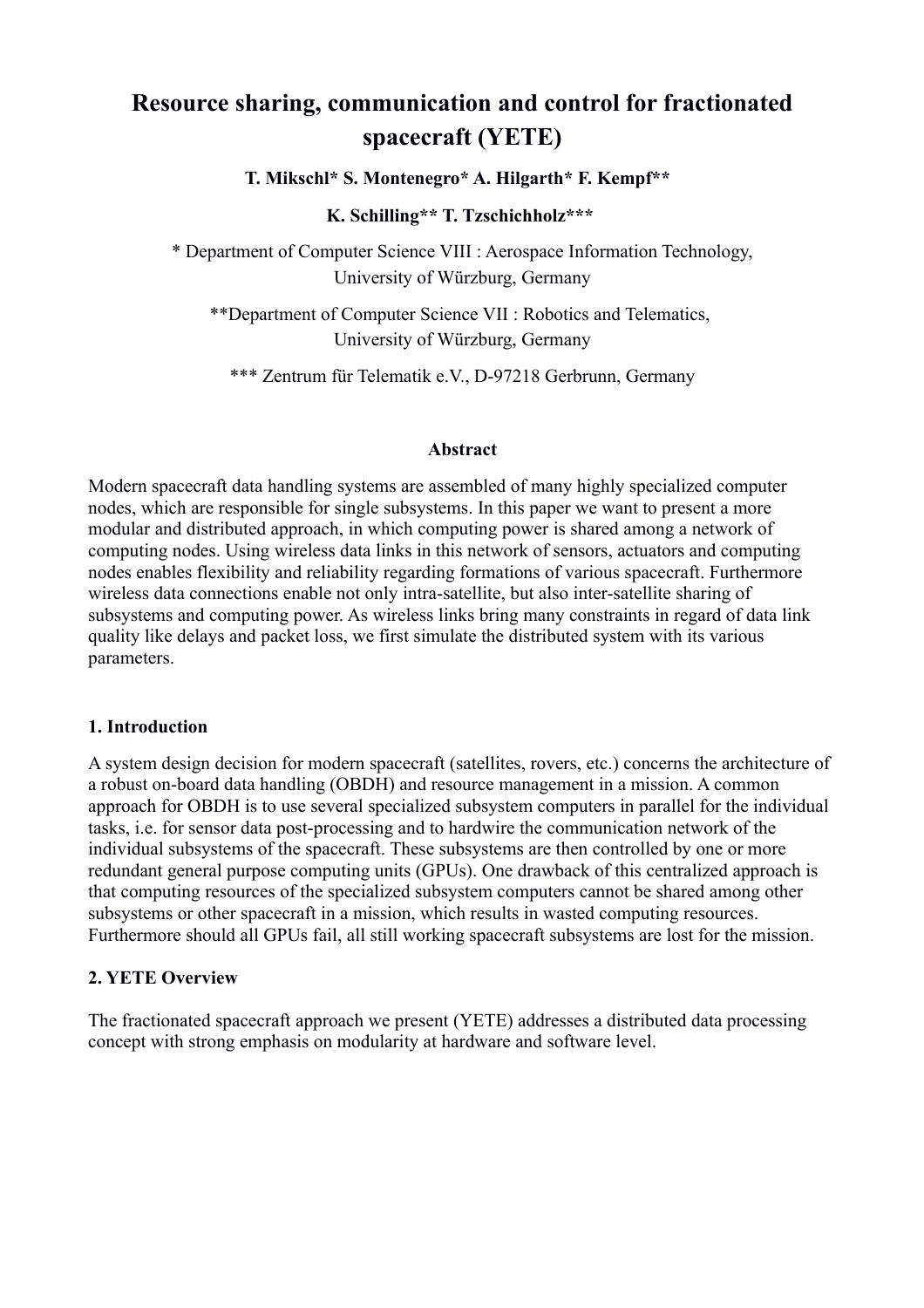

*Figure 1: The YETE concept: Wireless links are used to connect a cluster of computing nodes to very simple sensors/ actuators. All sensor- or actuator-specific processing now takes place in one or more computing nodes.*

On the hardware level all spacecraft subsystems (sensors, actuators, computing units, etc.) are treated as independent nodes, interconnected via low power short range wireless links. Most device specific computations are performed on general purpose computer nodes, which form a computing cluster. Additional long range wireless links allow the space vehicle to use the computing resources, sensors and actuators of other space vehicles and to share its own.

On the software level all functional software units, i.e. I/O drivers or applications, are encapsulated into independent "Building Blocks (BB)". They can easily be added or removed allowing fast reconfiguration of the software system to changing mission conditions. Intra-/inter vehicle communication, task distribution and task execution is handled by the middleware OS RODOS [1] which runs natively on all nodes in the spacecraft.

To perform tests of inter-/intra- / spacecraft-to-Mission Control Center (MCC) communication and system behaviour under controlled transmission channel conditions in different spacecraft networks/constellations, we simulate all communication inside the Omnet++ simulation framework. This also speeds up the development cycle of our YETE hardware demonstration platform. The software link-interface we created between RODOS and Omnet<sup>++</sup> is transparent to all BBs inside a node and can be exchanged by real communication hardware (Bluetooth Low Energy, Wifi, etc.) later on. Results for different routing algorithms (DSR, AODV), protocols (DTNs) and simulated RF-hardware are presented and discussed.

Distributed control of spacecraft in YETE is done in Simulink running as a RODOS task. The control performance under varying communication conditions (delays, bit-error-rate, etc.) and a unified (model and controller on the same node) vs. a separated control concept is discussed.

## **3. Communication Simulation**

With YETE being a highly distributed concept, communication between the individual system nodes plays a major role in the overall system behavior. The transmission channel properties, such as delay, bit error rate or packet loss greatly influence the ability to perform distributed system control and the way in which tasks can be distributed or shared among nodes in the network. Therefore, to allow the testing of different control algorithms, task distribution concepts and RF link hardware under controlled conditions, a communication simulation concept for YETE was developed. We decided to use the discrete event simulator Omnet++ [2] as simulation environment.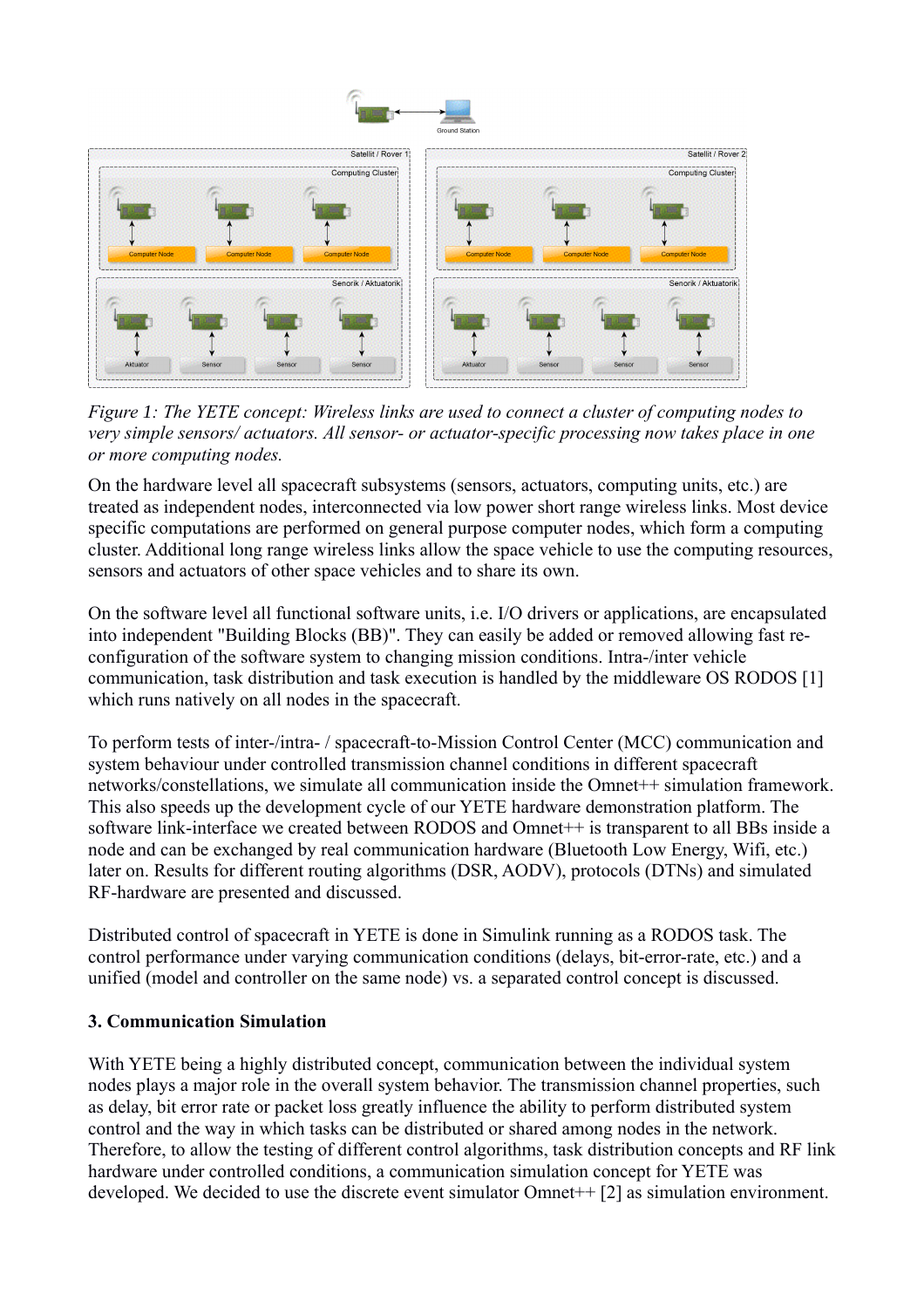

*Figure 1: Integration of Omnet++ into the RODOS node communication layer.*

Integration of external real-time applications into Omnet++ has already been done before [3], however none of the proposed concepts apply in this case. The reason is, that the external application, RODOS in this case, will be running on several distributed nodes, some of which are embedded devices. Therefore the link between the RODOS Operating System and the Omnet++ communication simulation consists of two parts, one is platform dependent and is running on the RODOS side and one is platform independent and is running on the Omnet<sup>++</sup> side. The communication between the two parts is done via the TCP/IP protocol, preferably over an Ethernet cable connection. The part on the RODOS side is implemented as a RODOS hardware linkinterface (omnetpp-linkinterface) over which RODOS topics can traverse. This link-interface can later be exchanged by link-interfaces of real hardware, like one of a Ultra Wide Band (UWB) or Bluetooth connection. This way the simulation appears transparent to the RODOS system and to the other software Building Blocks (BBs) running on the node. On the Omnet++ side a RODOS gateway module receives the topic data from one or more RODOS nodes via a two way tcp connection and forwards the topics to exactly one simulated hardware link inside the simulation environment. If the RODOS gateway module represents an intra-satellite link it also broadcasts a special satellite state topic to selected modules inside the satellite module which need the current satellite state, e.g. the satellite position or attitude, for their operation. One example for such a module is the satellite mobility module, which updates the satellite position inside the visualization map and which is also used in the signal strength calculations of the radio transmission links.

To facilitate realtime event processing and to handle new received RODOS data inside Omnet<sup>++</sup> we extended the realtime socket scheduler of Omnet++, so that between two scheduled events, it performs a blocking select operation on the sockets of all RODOS gateways in the network and lets them handle newly received topic data if a socket event occurred.

## **4. Simulink Integration**

For facilitating the development of control algorithms and high-level tasks, we developed a Simulink toolbox targeting RODOS applications. The toolbox consists of a support package (SP) which basically contains the glue code and interfaces to RODOS, and the block library, which provides specific interface blocks for connecting Simulink models with sensors or RODOS internals.

We have chosen Simulink, since this allows us to re-use existing models and develop new models very quickly. Also, this allows extending the models with other toolboxes and even interface to more hardware, when required.